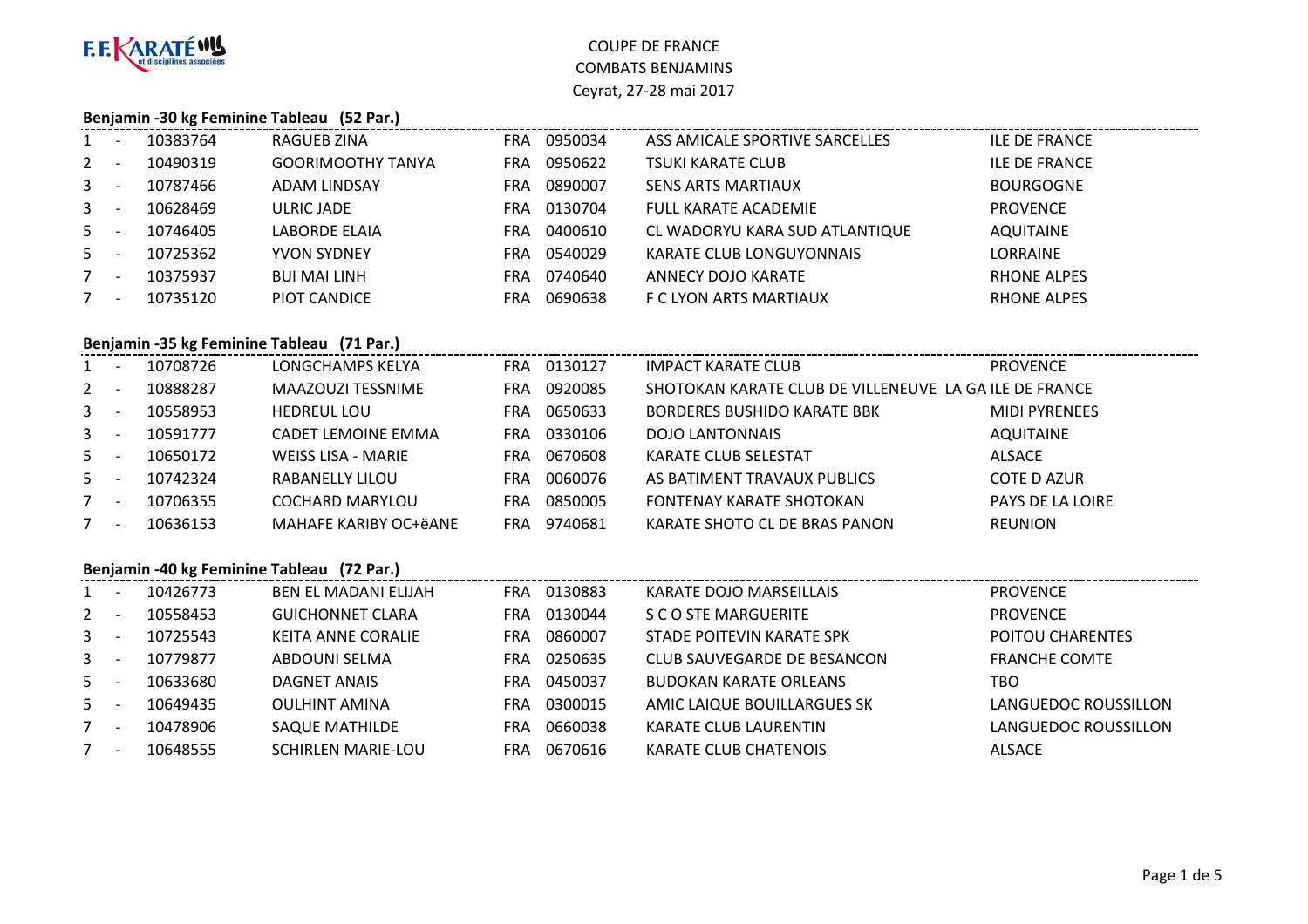

#### **Benjamin -45 kg Feminine Tableau (53 Par.)**

| $1 -$   | 10783722 | <b>WINTERFELD KARLSTINE</b> | <b>FRA</b> | 0590660 | KARATE CLUB DE PETITE FORET                            | <b>FLANDRE ARTOIS</b> |
|---------|----------|-----------------------------|------------|---------|--------------------------------------------------------|-----------------------|
| $2 -$   | 10669427 | LAHOU SAFIA                 | FRA        | 0920085 | SHOTOKAN KARATE CLUB DE VILLENEUVE LA GA ILE DE FRANCE |                       |
| $3 - 5$ | 10427900 | EL MEZDIOUI INES            | FRA        | 0770738 | JEUNES KARATEKAS DE MEAUX                              | <b>ILE DE FRANCE</b>  |
| $3 - -$ | 10466049 | ZIMMERMANN CLEMENCE         | FRA        | 0540062 | KARATE DO LONGWY                                       | LORRAINE              |
| $5 -$   | 10840366 | <b>OZSERTTAS ZERA JADE</b>  | FRA        | 0940611 | K O S VILLENEUVE                                       | <b>ILE DE FRANCE</b>  |
| $5 -$   | 10799486 | CIRICHELLI LEA              | FRA        | 0320614 | <b>KARATE CLUB L ISLOIS</b>                            | <b>MIDI PYRENEES</b>  |
| $7 -$   | 10773715 | <b>IBBARI THILLELI</b>      | FRA        | 0250028 | PLANOISE KARATE ACADEMY                                | <b>FRANCHE COMTE</b>  |
| $7 -$   | 10380644 | <b>KEAY KIMLY</b>           | FRA        | 0190006 | <b>BUDOKAI KARATE CLUB DE BRIVE</b>                    | <b>LIMOUSIN</b>       |
|         |          |                             |            |         |                                                        |                       |

# **Benjamin -50 kg Feminine Tableau (42 Par.)**

| $\mathbf{1}$ | -                        | 10674871 | MENACER DJIHANE          | FRA. | 0920067 | <b>COURBEVOIE SPORTS KARATE</b> | <b>ILE DE FRANCE</b>    |
|--------------|--------------------------|----------|--------------------------|------|---------|---------------------------------|-------------------------|
| $2^{\circ}$  | $\overline{\phantom{a}}$ | 10594657 | <b>CHEFAIER JADE</b>     | FRA. | 0780137 | ETOILE SP ET CULT D'ECQUEVILLY  | <b>ILE DE FRANCE</b>    |
| $3 - 1$      |                          | 10634329 | YUGO IMANE KOTIM         | FRA. | 0250028 | PLANOISE KARATE ACADEMY         | <b>FRANCHE COMTE</b>    |
| $3 -$        |                          | 10875118 | KADIRIC NEJRA            | FRA. | 0250032 | KARATE CLUB BETHONCOURT         | <b>FRANCHE COMTE</b>    |
| $5 -$        |                          | 10890982 | <b>TREILLON LOU</b>      | FRA  | 0830088 | SAMOURAI 83 TOULON              | <b>COTE D AZUR</b>      |
| $5 -$        |                          | 10833091 | IKAN LILA                | FRA  | 0360005 | KARATE CLUB CHATEAUROUX         | тво                     |
| $7 -$        |                          | 10382483 | L HYVER MARGOT           | FRA. | 0440631 | TIMING KARATE CLUB GUERANDAIS   | <b>PAYS DE LA LOIRE</b> |
| $7^{\circ}$  | $\overline{\phantom{a}}$ | 10459294 | <b>DOSSOU YOVO LIVIA</b> | FRA  | 0330003 | ECOLE KARATE DO GRADIGNAN       | <b>AQUITAINE</b>        |
|              |                          |          |                          |      |         |                                 |                         |

#### **Benjamin 50 et + kg Feminine Tableau (39 Par.)**

|                | Benjamin 50 et + kg Feminine Tableau (39 Par.) |          |                       |            |         |                                |                      |  |  |  |  |
|----------------|------------------------------------------------|----------|-----------------------|------------|---------|--------------------------------|----------------------|--|--|--|--|
|                |                                                | 10390759 | HAON JULIE            | <b>FRA</b> | 0130704 | FULL KARATE ACADEMIE           | <b>PROVENCE</b>      |  |  |  |  |
| $2^{\circ}$    |                                                | 10717798 | AUDRY CLARA           | <b>FRA</b> | 0580615 | <b>KARATE CLUB MYENNES</b>     | <b>BOURGOGNE</b>     |  |  |  |  |
| 3 <sup>1</sup> |                                                | 10979229 | <b>ESTHER ROXANE</b>  | <b>FRA</b> | 9740775 | <b>ISIS PRODUCTION REUNION</b> | <b>REUNION</b>       |  |  |  |  |
| $\mathbf{3}$   |                                                | 10337788 | PILANDON NINA         | <b>FRA</b> | 0330106 | <b>DOJO LANTONNAIS</b>         | <b>AQUITAINE</b>     |  |  |  |  |
| 5              |                                                | 10469068 | <b>NELLER MARION</b>  | FRA        | 0950034 | ASS AMICALE SPORTIVE SARCELLES | <b>ILE DE FRANCE</b> |  |  |  |  |
| 5              |                                                | 10661719 | DA SILVA MELINE       | FRA        | 0380062 | SHOTOKAN KAR CL DE PONTCHARRA  | <b>RHONE ALPES</b>   |  |  |  |  |
| 7              |                                                | 10566943 | AGENGUI CHAHINEZ      | FRA        | 0830063 | KARATE CLUB GARDEEN            | COTE D AZUR          |  |  |  |  |
| 7              | $\overline{\phantom{a}}$                       | 10690043 | <b>CORDIER ALICIA</b> | FRA        | 0770738 | JEUNES KARATEKAS DE MEAUX      | <b>ILE DE FRANCE</b> |  |  |  |  |
|                |                                                |          |                       |            |         |                                |                      |  |  |  |  |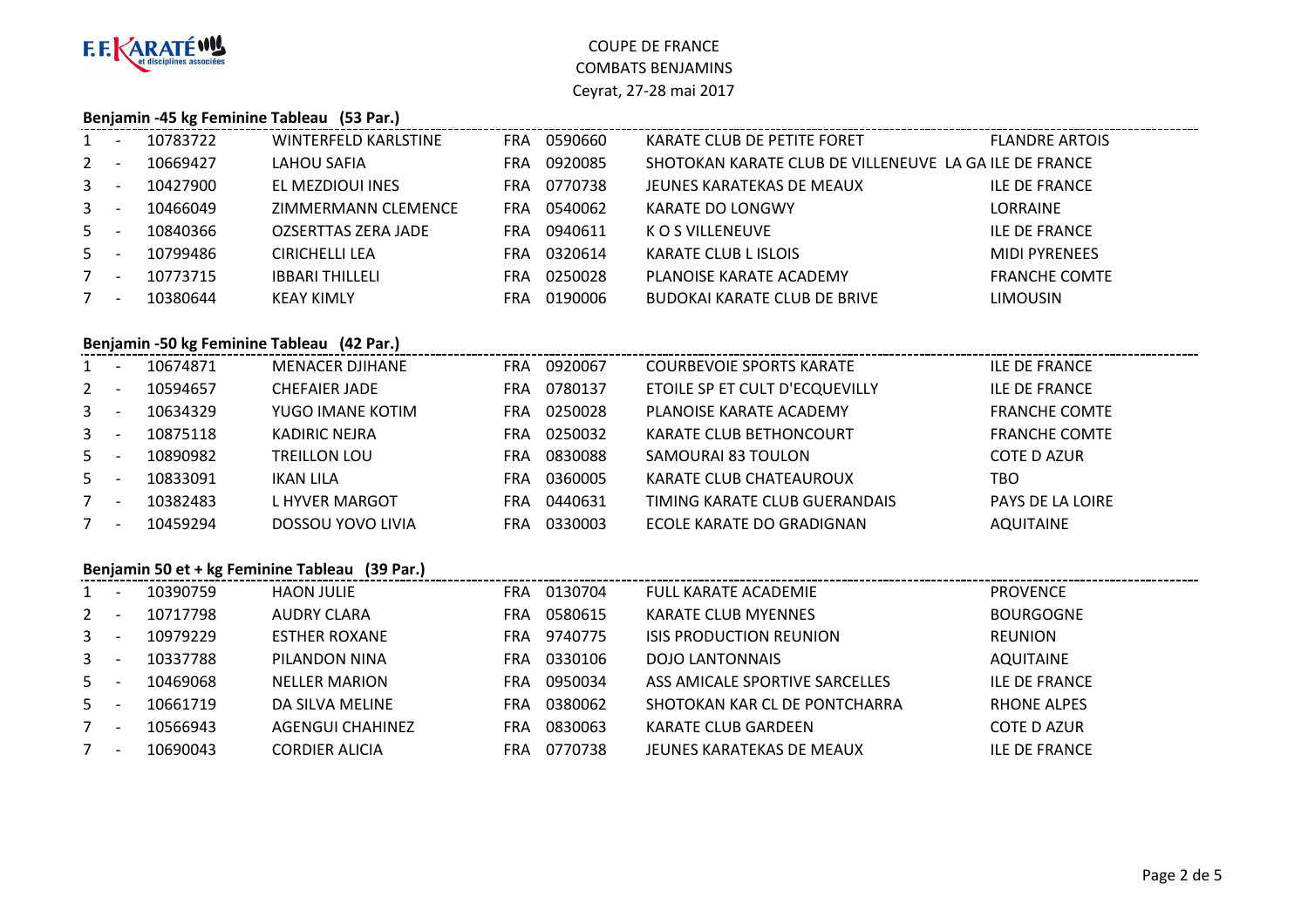

# **Benjamin -30 kg Masculin Tableau (65 Par.)**

| $1 -$   |                          | 10521533 | ADJI MELVYNE            | FRA | 0940026 | <b>CLUB BUDOKAN THIAIS</b>          | <b>ILE DE FRANCE</b> |
|---------|--------------------------|----------|-------------------------|-----|---------|-------------------------------------|----------------------|
| $2 -$   |                          | 10549567 | <b>DECKERT THEO</b>     | FRA | 0770059 | KARATE CLUB BOISSY LE CHATEL        | <b>ILE DE FRANCE</b> |
| $3 - 5$ |                          | 10796016 | GIUDICE GIO             | FRA | 0130704 | FULL KARATE ACADEMIE                | <b>PROVENCE</b>      |
| $3 - 5$ |                          | 10576987 | <b>BOULHLIB MARWANE</b> | FRA | 0780102 | CL OMNISPORTS GARGENVILLE COG       | <b>ILE DE FRANCE</b> |
| $5 -$   |                          | 10376963 | <b>TOUMI NAWFEL</b>     | FRA | 0190006 | <b>BUDOKAI KARATE CLUB DE BRIVE</b> | <b>LIMOUSIN</b>      |
| $5 -$   |                          | 10716614 | PIERROT GASPARD         | FRA | 0940058 | UNION SPORTIVE FONTENAYSIENNE       | <b>ILE DE FRANCE</b> |
|         | $\overline{\phantom{a}}$ | 10721515 | <b>ZANIN ANDREA</b>     | FRA | 0680632 | <b>SEISHINKAI</b>                   | ALSACE               |
|         | $\overline{\phantom{0}}$ | 10832907 | <b>MATHIS TINO</b>      | FRA | 0860007 | STADE POITEVIN KARATE SPK           | POITOU CHARENTES     |
|         |                          |          |                         |     |         |                                     |                      |

## **Benjamin -35 kg Masculin Tableau (80 Par.)**

| $1 -$       |                          | 10478948 | RAZAFIMAHERY RAY            | <b>FRA</b> | 0920704 | INSTITUT DE GOJURYU KENKYUKAI DE FRANCE | <b>ILE DE FRANCE</b> |
|-------------|--------------------------|----------|-----------------------------|------------|---------|-----------------------------------------|----------------------|
| $2 -$       |                          | 10456333 | <b>VALENTE SILVA JULIEN</b> | FRA        | 0770059 | KARATE CLUB BOISSY LE CHATEL            | <b>ILE DE FRANCE</b> |
| $3 -$       |                          | 10749459 | <b>BALI WASSIM</b>          | FRA        | 0600012 | U S C KARATE SHOTOKAN                   | <b>PICARDIE</b>      |
| $3 -$       | <b>.</b>                 | 10563859 | <b>MAGNIEN CHARLES</b>      | <b>FRA</b> | 0600012 | U S C KARATE SHOTOKAN                   | <b>PICARDIE</b>      |
| $5 -$       |                          | 10633419 | ZHENG EDDY                  | FRA        | 0920716 | ASSUR KARATE ET SPORTS ASSOCIES         | <b>ILE DE FRANCE</b> |
| $5 -$       |                          | 10653368 | <b>CHEVALIER MATHIS</b>     | FRA.       | 0950034 | ASS AMICALE SPORTIVE SARCELLES          | <b>ILE DE FRANCE</b> |
| $7^{\circ}$ | $\overline{\phantom{a}}$ | 10372242 | <b>BARET MAXIME</b>         | <b>FRA</b> | 0060115 | NICE ELITE SPORT                        | <b>COTE D AZUR</b>   |
|             | <b>.</b>                 | 10560356 | <b>LALIOUI YACINE</b>       | FRA        | 0940026 | <b>CLUB BUDOKAN THIAIS</b>              | <b>ILE DE FRANCE</b> |
|             |                          |          |                             |            |         |                                         |                      |

#### **Benjamin -40 kg Masculin Tableau (84 Par.)**

|              | Benjamin -40 kg Masculin Tableau (84 Par.) |          |                           |            |         |                                 |                         |  |  |  |  |
|--------------|--------------------------------------------|----------|---------------------------|------------|---------|---------------------------------|-------------------------|--|--|--|--|
| $1 \quad$    |                                            | 10517403 | <b>MALCOIFFE KENZO</b>    | <b>FRA</b> | 0060653 | AZUR TEAM KARATE                | COTE D AZUR             |  |  |  |  |
| 2            |                                            | 10719653 | NGUENDE WARREN            | FRA.       | 0770738 | JEUNES KARATEKAS DE MEAUX       | <b>ILE DE FRANCE</b>    |  |  |  |  |
| $\mathbf{3}$ |                                            | 10567169 | <b>COURTELLEMONT JEAN</b> | FRA        | 0780084 | RAMBOUILLET SPORTS              | <b>ILE DE FRANCE</b>    |  |  |  |  |
| $\mathbf{3}$ |                                            | 10586366 | <b>MATEOS LENNY</b>       | FRA        | 0340712 | FRONTIGNAN KARATE CLUB          | LANGUEDOC ROUSSILLON    |  |  |  |  |
| $5 -$        |                                            | 10487185 | DELEHAYE TOM              | FRA.       | 0920067 | <b>COURBEVOIE SPORTS KARATE</b> | <b>ILE DE FRANCE</b>    |  |  |  |  |
| 5            |                                            | 10533057 | <b>MONACHINO MATHYS</b>   | FRA        | 0130127 | <b>IMPACT KARATE CLUB</b>       | <b>PROVENCE</b>         |  |  |  |  |
| $7^{\circ}$  |                                            | 10521293 | <b>SENADIG ELYES</b>      | FRA.       | 0300015 | AMIC LAIQUE BOUILLARGUES SK     | LANGUEDOC ROUSSILLON    |  |  |  |  |
| 7            |                                            | 10455062 | <b>MERIENNE PIERRE</b>    | FRA.       | 0530002 | LAVAL KARATE 53                 | <b>PAYS DE LA LOIRE</b> |  |  |  |  |
|              |                                            |          |                           |            |         |                                 |                         |  |  |  |  |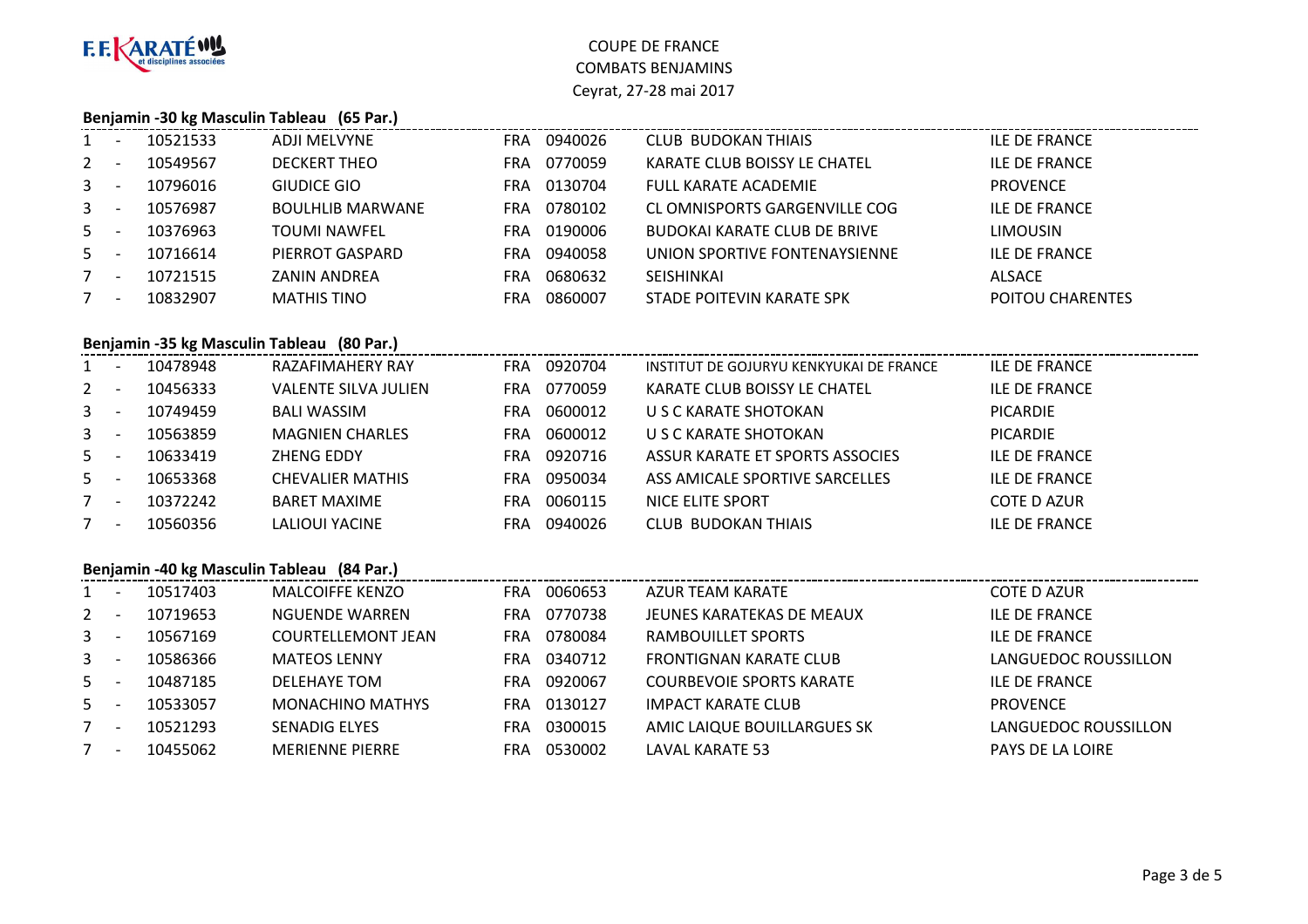

## **Benjamin -45 kg Masculin Tableau (56 Par.)**

| $1 -$       |                          | 10603650 | <b>BOUSSAID RAYAN</b>  | <b>FRA</b> | 0940611 | K O S VILLENEUVE                        | <b>ILE DE FRANCE</b>    |
|-------------|--------------------------|----------|------------------------|------------|---------|-----------------------------------------|-------------------------|
| $2 -$       |                          | 10580905 | JIGHAURISHVILI ANRI    | FRA        | 0390003 | <b>KARATE CLUB DOLOIS</b>               | <b>FRANCHE COMTE</b>    |
| $3 -$       |                          | 10465108 | <b>MALABAT TONY</b>    | FRA        | 0950090 | CLUB SP MUNICIPAL EAUBONNE              | <b>ILE DE FRANCE</b>    |
| $3 - 5$     |                          | 10637102 | <b>SULPICE ENZO</b>    | FRA        | 0920704 | INSTITUT DE GOJURYU KENKYUKAI DE FRANCE | <b>ILE DE FRANCE</b>    |
| $5 -$       |                          | 10809156 | <b>TAULIER CLEMENT</b> | FRA        | 0170640 | TEAM EVOLUTION KARATE CHANIERS 17       | <b>POITOU CHARENTES</b> |
| $5 -$       |                          | 10801849 | ASSEMAT HUGO           | FRA        | 0540062 | KARATE DO LONGWY                        | LORRAINE                |
| $7 -$       |                          | 10639656 | YACOUBI MOHTEZ         | FRA        | 0840605 | UNION SPORTIVE PONTIENNE USPK           | <b>PROVENCE</b>         |
| $7^{\circ}$ | $\overline{\phantom{a}}$ | 10429444 | DA ROCHA KARL          | FRA        | 0920716 | ASSUR KARATE ET SPORTS ASSOCIES         | <b>ILE DE FRANCE</b>    |
|             |                          |          |                        |            |         |                                         |                         |

## **Benjamin -50 kg Masculin Tableau (52 Par.)**

| $1 \quad$ | . .                      | 10458007 | <b>OUKHATTOU ADAM</b>        | <b>FRA</b> | 0130019 | CLUB ARLESIEN DE KARATE DO        | <b>PROVENCE</b>         |
|-----------|--------------------------|----------|------------------------------|------------|---------|-----------------------------------|-------------------------|
| $2 -$     |                          | 10457130 | <b>FLAUSS THEOPHILE</b>      | FRA        | 0910608 | <b>SAINT MICHEL SPORTS</b>        | <b>ILE DE FRANCE</b>    |
| $3 -$     |                          | 10891029 | AKOUAN PHARELLE WILSON       | FRA        | 0110634 | PHARELLE BUDO CLUB                | LANGUEDOC ROUSSILLON    |
| $3 - 5$   |                          | 10499776 | <b>RIBEIRO HUGO</b>          | <b>FRA</b> | 0950025 | US EZANVILLE ECOUEN               | <b>ILE DE FRANCE</b>    |
| $5 -$     |                          | 10610179 | <b>OULI JUNIAN</b>           | FRA        | 0850005 | <b>FONTENAY KARATE SHOTOKAN</b>   | <b>PAYS DE LA LOIRE</b> |
| $5 -$     |                          | 10561540 | ONRE-DUCA KILLIAN            | FRA        | 0830647 | IMPACT KARATE CLUB                | <b>COTE D AZUR</b>      |
| 7         | $\overline{\phantom{a}}$ | 10800063 | LATCHOUMANIA QUEDOU KERAIFRA |            | 9740794 | KARATE CLUB SHOTOKAN DE TAN ROUGE | <b>REUNION</b>          |
| $7 -$     |                          | 10470378 | <b>KERALDY MAURICE</b>       | FRA        | 9740060 | KARATE CLUB DE STE ROSE           | <b>REUNION</b>          |
|           |                          |          |                              |            |         |                                   |                         |

#### **Benjamin -55 kg Masculin Tableau (27 Par.)**

|                | 10464151 | <b>MAILLARD MATHYS</b>   | FRA | 0270017 | <b>SEN KARATE LOUVIERS</b>                   | <b>NORMANDIE</b>     |
|----------------|----------|--------------------------|-----|---------|----------------------------------------------|----------------------|
| $2^{\circ}$    | 10814846 | ALI CHERIF MOHAND OUKACI | FRA | 0130166 | CL OMNISPORT LE RONIN SEC KARATE             | <b>PROVENCE</b>      |
| 3 <sup>1</sup> | 10376272 | <b>TCHOTE SENY</b>       | FRA | 0910626 | S K B EPINAY SOUS SENART                     | <b>ILE DE FRANCE</b> |
| $\mathbf{3}$   | 10487175 | <b>COQUIDE KILLIAN</b>   | FRA | 0740016 | SHOTOKAN KARAT+ë CLUB DE HAUTE SAVOIE SEYNOD | <b>RHONE ALPES</b>   |
| $5 -$          | 10587700 | PIPERNO MATTHIEU         | FRA | 0660035 | KARATE SAINT ESTEVE                          | LANGUEDOC ROUSSILLON |
| 5 -            | 10637844 | <b>BEN ZINA MOKHTAR</b>  | FRA | 0950034 | ASS AMICALE SPORTIVE SARCELLES               | <b>ILE DE FRANCE</b> |
|                | 10746572 | <b>BREIL ENZO</b>        | FRA | 0310009 | KARATE CLUB CAZERES                          | <b>MIDI PYRENEES</b> |
| $7^{\circ}$    | 10592444 | <b>LESQUOY SERAPHIN</b>  | FRA | 0550611 | <b>KARATE CLUB SPINCOURT</b>                 | <b>LORRAINE</b>      |